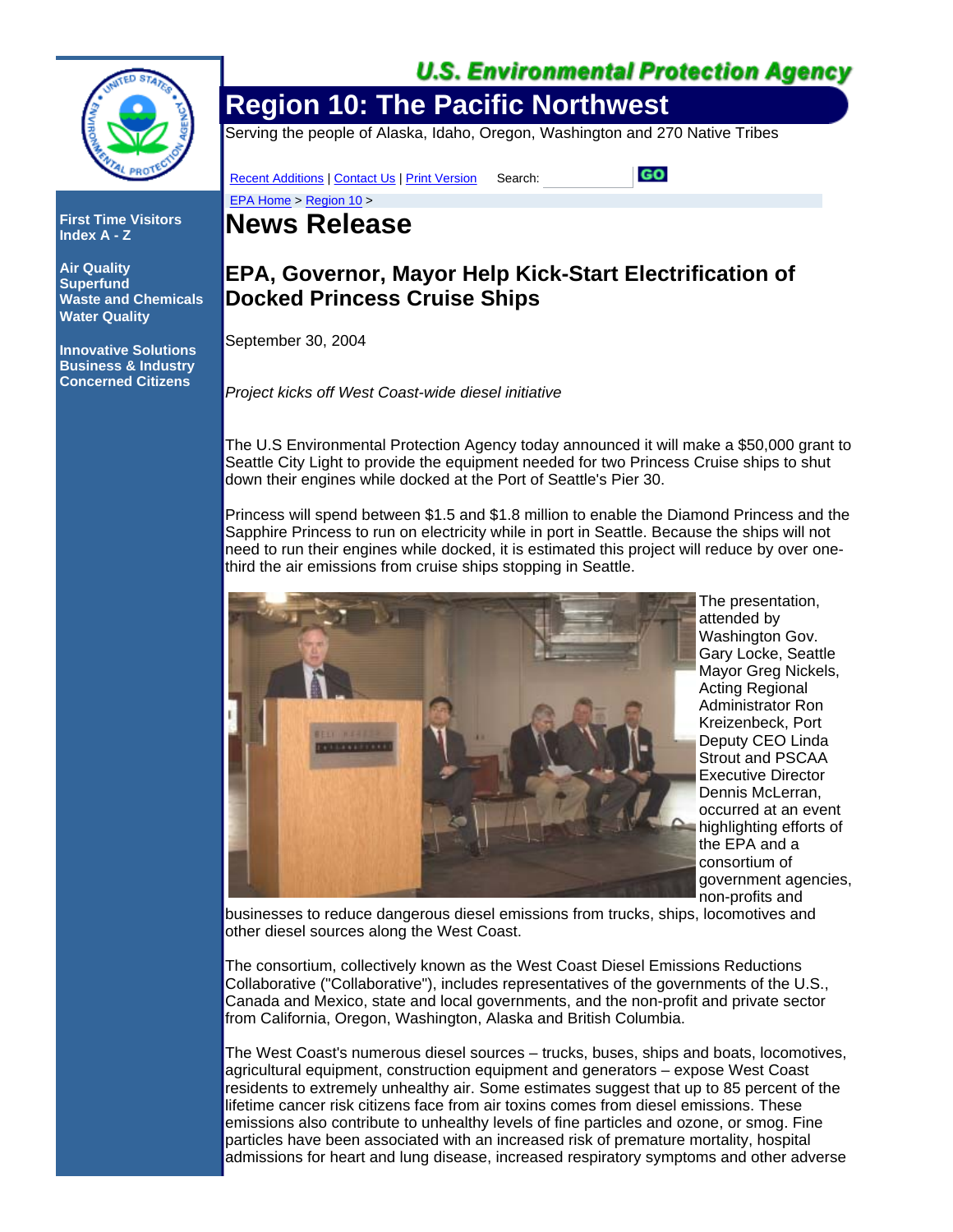#### effects.

The EPA's new national diesel regulations dramatically reduce emissions from trucks, trains, construction and agricultural equipment, large-scale diesel generators, and marine vessels. When fully implemented, these new rules will reduce diesel emissions up to 99 percent. However, unlike other areas of the country, along the West Coast diesel emissions are the primary air pollutants of concern for regulators and health professionals.

The Collaborative builds on diesel emissions reductions targets in the EPA's on-road and non-road rules, and the success of EPA's Clean School Bus USA Initiative, California's Carl Moyer Clean Engine Incentive Program, Washington's Diesel Solutions Program, Oregon's Business Energy Tax Credit Program and other voluntary emissions reductions programs. Many diesel emission reduction technologies can reduce emissions of fine particles and other pollution by over 90 percent. The ultimate goal of the Collaborative is to secure \$100 million to promote voluntary efforts to reduce diesel emissions in California, Oregon and Washington further and sooner than the EPA's new, stringent national diesel rules mandate.

"Diesel emission reductions represent one of the most important opportunities to achieve rapid and cost-effective health and environmental benefits on the West Coast," said Ron Kreizenbeck, Acting Regional Administrator for EPA's Northwest office in Seattle.

"Reducing diesel emissions will decrease the incidents of asthma and improve overall air quality. Efforts like today's cruise ship electrification project will combine with others to provide cleaner air from San Diego to Seattle."

The \$50,000 grant announced today is one of eight grant announcements along the West Coast totaling over \$10 million in funding from federal, state, local, non-profits and industry groups. In Oregon, Sacramento, San Diego and Los Angeles, several state and federal government agencies, along with numerous industry partners, are announcing similar idlereduction projects which will enable truck operators to use electrical energy rather than idling their diesel engines to run in-truck appliances such as air conditioners and microwave ovens.

Following are descriptions of other projects being announced today as part of the Collaborative:

- At a Portland, Oregon event hosted by Oregon Governor Ted Kulongoski, the EPA helped kick-off the Collaborative with a \$200,000 grant to Oregon State University from its SmartWay Transport Partnershipto initiate a \$6 million investment - most from the Climate Trust -- in truck idle reduction equipment up and down Oregon's I-5 corridor.
- In Eugene OR, the Lane Regional Air Pollution Authority announced the investment of \$860,000 in the "Everybody Wins" Project that will reduce diesel emissions from idling trucks as part of the I-5 Corridor Truck Idle Reduction Initiative. The project provides infrastructure to purchase, install and maintain small auxiliary engines that use up to 90 percent less diesel and emit 75 percent less air pollution than idling trucks.
- The Washington Department of Ecology has received \$100,000 in funding through the EPA's SmartWay Transport Partnership for the I-5 Corridor Truck Idle Reduction Initiative. The Climate Trust will also be adding \$200,000 to this project.
- In Los Angeles, the EPA's SmartWay Transport Partnership in support of a West Coast I-5 Corridor Truck Idle Reduction Initiative has awarded the South Coast Air Quality Management District a \$100,000 grant to electrify truck stops. The South Coast Air District will match the EPA's funds.
- In Bakersfield, the EPA and San Joaquin Valley Unified Air Pollution Control District announced a \$75,000 grant that will allow Burlington Northern and Santa Fe Railway Company and Union Pacific Railroad to retrofit several switcher locomotives in the San Joaquin Valley. Each company will contribute \$75,000 to install technology that